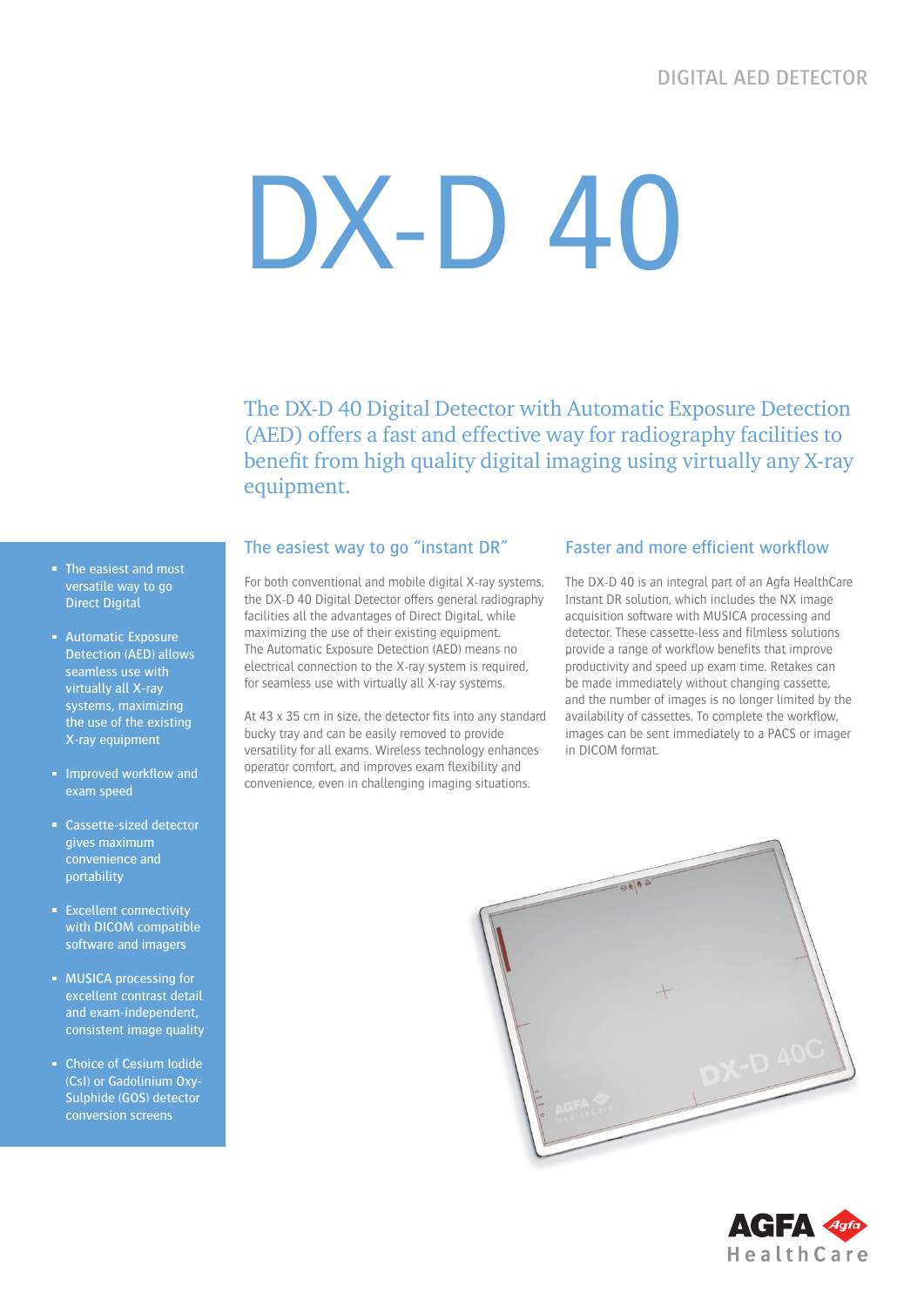# DIGITAL AED DETECTOR



## MUSICA and DR image quality: improved diagnostic confidence

The DX-D 40 is compatible with our 'gold standard' MUSICA image processing, which has been specially adapted and tuned to further enhance the excellent DR image quality. Exam-independent, it delivers consistent image quality and high contrast detail.

Combining MUSICA with the high quality of the DX-D 40, in terms of both sensitivity and sharpness, provides improved diagnostic confidence and efficiency.

#### Services & Support

Agfa HealthCare offers service agreement solutions tailored to the customer's situation. Available in Basic, Comfort and Advanced levels, they make your lifecycle costs predictable. A worldwide team of some 1,000 service professionals can provide support at all phases of your project, and even help customize your examination tree or link RIS protocol codes, further improving your return on investment. This team goes well beyond maintenance support, offering value-added services such as super user training, staff training and software upgrades.

Extended warranty options are available for the DX-D 40.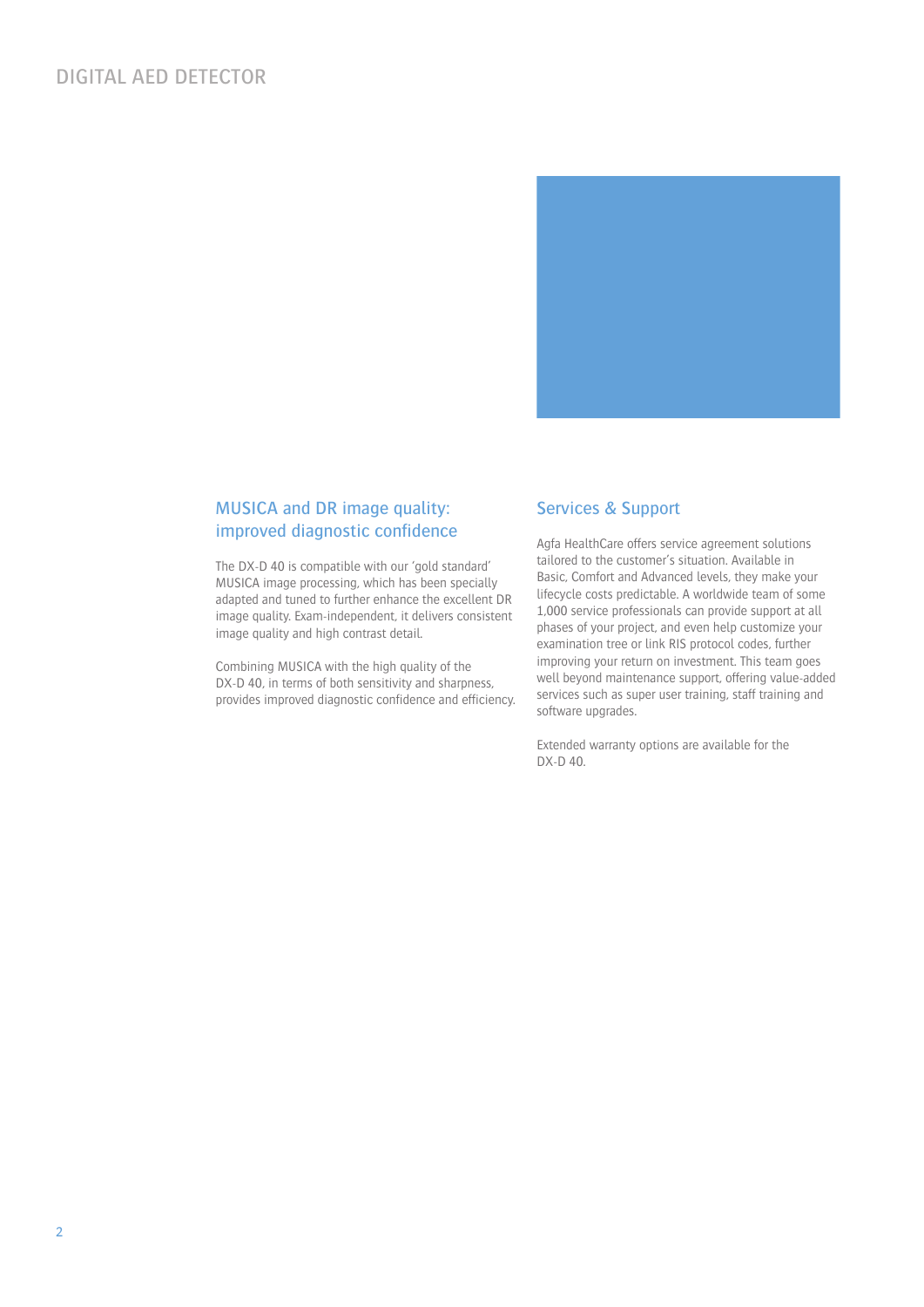# Technical Specifications

# **DETECTOR**

- Detector type: Amorphous Silicon with TFT
- Conversion screen: CsI and GOS
- Pixel pitch: 140 μm
- Active pixel matrix: 2560 x 3072 pixels
- Active area size: 358.4 mm x 430.1 mm
- $E$  Effective pixel matrix:
	- CsI: 2548 x 3060
- GOS: 2560 x 3072
- **Effective area:** 
	- CsI: 356.7 mm x 428.4 mm
- GOS: 358.4 mm x 430.1 mm
- Grayscale: 14 bit
- Spacial Resolution: Min. 3.5 lp/mm
- Outer dimensions: 384 mm × 460 mm × 15 mm (ISO 4090)
- **Weight:** 
	- CsI: 3.4 kg
	- GOS: 3.3 kg
- **Wireless data transmission:** IEEE 802.1111a/b/g/n, 2.4 GHz/5 GHz,
- **Energy Range Standard: 40 150 kVp**
- Recommended cycle time: 15s

## Environmental Requirements

#### Operation

- **Temperature:**  $+10 \sim +35^{\circ}$  C
- **Humidity: 30 ~ 85% (Non-condensing)**
- **Atmospheric pressure: 70**  $\sim$  **106 kPa**
- $Shock: 1.6 G$
- Vibration: 0.7 G
- Drop limits: Max. 700 mm

Storage and transportation

- **Temperature: -15 ~ +55° C**
- Humidity:  $10 \sim 90\%$  (Non-Condensing)
- **Atmospheric pressure: 50**  $\sim$  **106 kPa**
- $Shock: 20 G$
- Vibration: 0.7 G
- Drop limits: Max. 700 mm

#### BATTERY SPECIFICATIONS

- Type: Lithium Ion Polymer Battery
- Capacity: 4000 mAh
- Nominal Voltage: 7.4V
- Charging time: 2 Hours
- Operation time: 4 hours
- Cycle life: Approx. 500 cycles, Capacity  $\geq 80\%$  (100% = 4,000 mAh)

## SYSTEM CONTROL UNIT

#### Power supply

- $\blacksquare$  Input: AC100 to 240V, 50/60 Hz, Max, 200VA
- Output:  $DC + 24V$  3.3A, 80W

#### Cabling ports

- Gigabit Ethernet Ports 3EA
- **Power over Ethernet Ports 2EA**
- **Wireless communications:** IEEE 802.11a/b/g/n (2.4 GHz/5 GHz)
- Dimensions ( $W \times H \times D$ ): 300 mm × 235.8 mm × 58 mm, Antenna height – 105 mm
- Weight: 2.5 kg

#### Environmental Requirements

#### **Operation**

- **Temperature:**  $+10 \sim +35^{\circ}$  C
- Humidity:  $30 \sim 85\%$  (Non-condensing)
- Atmospheric pressure:  $70 \sim 106$  kPa

Storage and transportation

- **Temperature: -15 ~ +55° C**
- Humidity:  $10 \sim 90\%$  (Non-Condensing)
- **Atmospheric pressure: 50**  $\sim$  **106 kPa**
- **Altitude: Maximum 2000 meters**